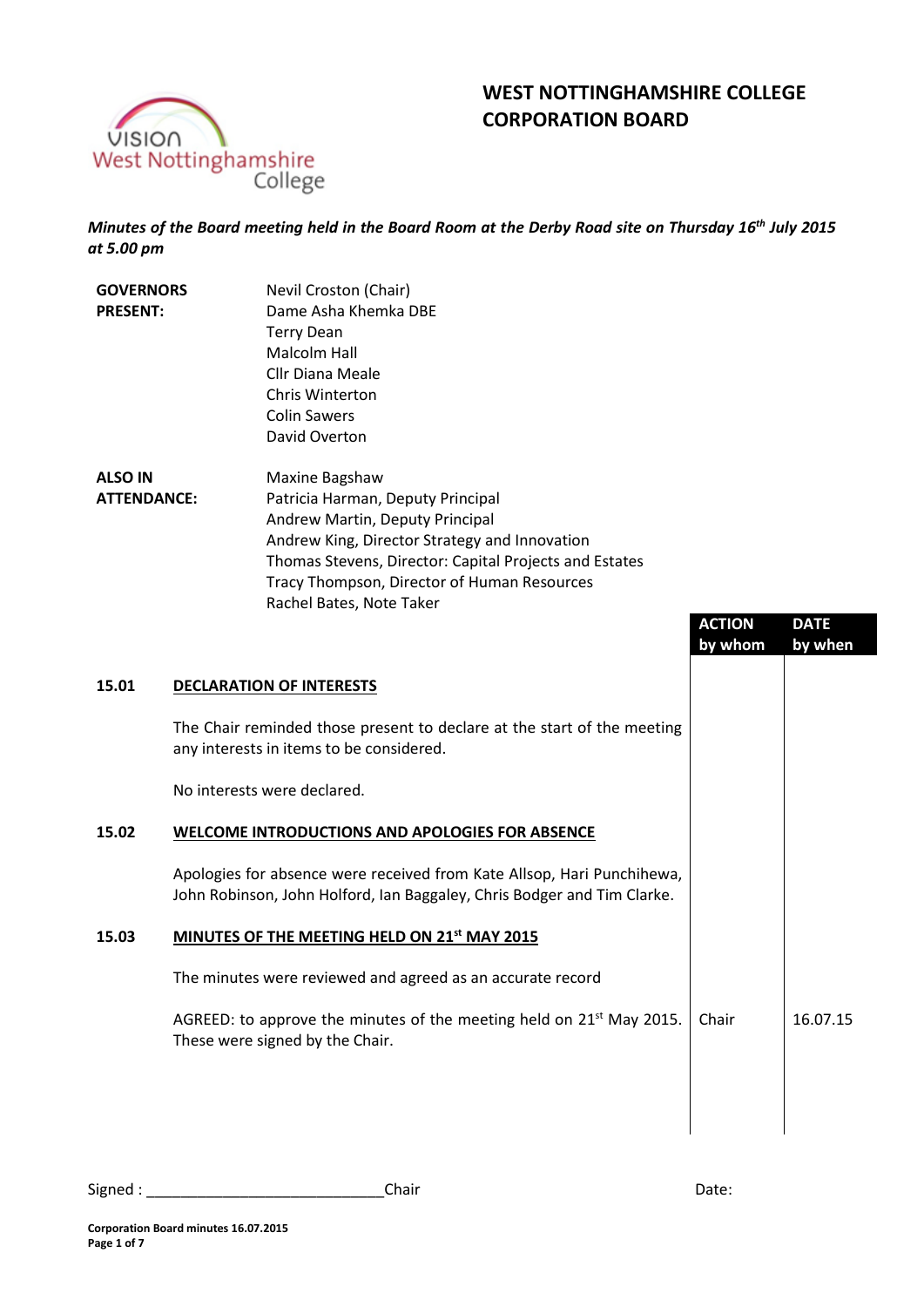### **15.04 ACTION PROGRESS REPORT**

Members reviewed the action progress table and were satisfied that matters were progressing as requested.

AGREED: to note the update provided.

#### **15.05 PRINCIPAL'S REPORT**

The Principal introduced her report and went through the key points of note for Members present.

She confirmed that a further meeting was being arranged with the Minister for Skills who had expressed an interest in knowing the views of the sector prior to forming new policies on the future of Further Education. The Celebration of Apprenticeships event at the House of Lords had gone exceptionally well with a number of parliamentary members and peers in attendance including all 3 local MPs. The event was once again a real showcase for the college's apprentices and their employers. Dame Asha confirmed that there was a lot of discussion and activity taking place in relation to the City and the Devolution proposals, she confirmed that she was in regular contact with key figures from the City and the County and with the FE Commissioner, though no further news was available to report at the present time.

Members noted the contents of the report.

#### **15.06 HEAD Of SCHOOL PRESENTATION – DIGITAL AND CREATIVE INSUSTRIES**

A slide presentation was received from Steve McAlone. Members reviewed the overview presented, outconmes for learners, school approach, challenges and opportunites for the future. (A copy of the slides are attached to the minutes for information).

The Board questioned how the department ensures that the equipment used is industry standard? It was noted that the college uses Macs and it was felt that small/medium SME's may only use pc's. The Board were assured that students are provided with transferable skills. The college team constantly monitors the software available and responds as needed. The college also has some really high quality partners which ensures industry standards are maintained. It was noted that honours degress are validated through Derby University and that through this link college students again have access to some exceptional facilities.

AGREED to note the update provided.

# **15.07 KPI UPDATE**

The Director for Strategy and Innovation introduced the KPI Report to Governors and highlighted points to note: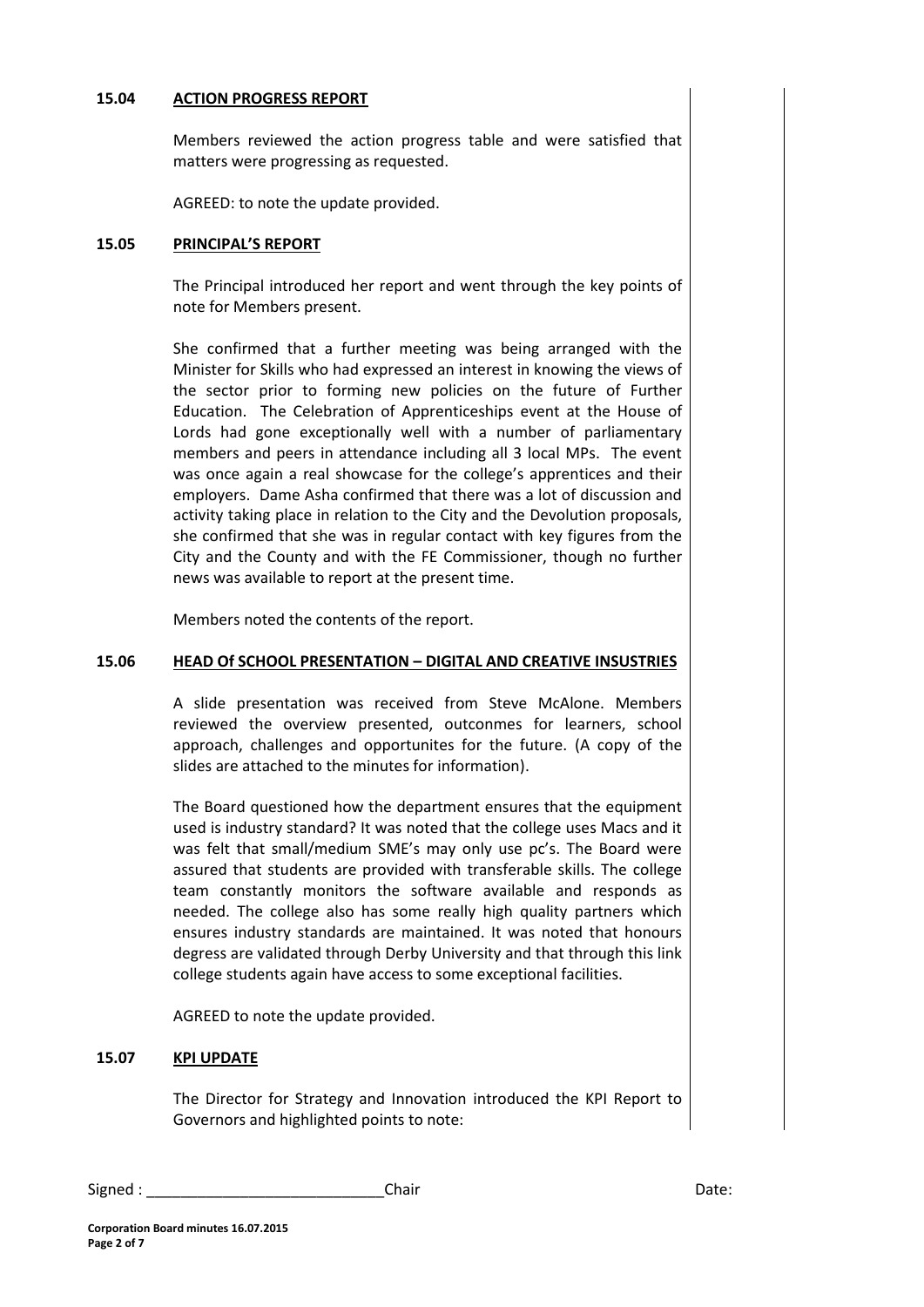- Overall 16-18 full-time students numbers have increased slightly but remain below the funding allocation target.
- Apprenticeships remain strong with numbers increasing by around 500 each month.
- Customer satisfaction is showing a slight reduction around classroom based learning however this is still being analysed.
- The employer survey is not due to be returned until the end of July.
- There have been improvements on classroom based lesson observations but a small reduction for partners, this will continue to be monitored next year.
- The operating surplus has shown a positive trend in line with the Management Accounts.

It was noted that the 13/14 destinations of classroom based learners are not directly comparable with previous years as these are now collected directly from students. This will continue in order to form a baseline for future years. There are positive trends in terms of Apprenticeships particularly for Level 2 students.

AGREED to note the content of the report provided.

# **15.08 FINANCIAL FORECAST AND BUDGET 2015/16**

The Deputy Principal/Director of Finance presented to Governors the 2015/16 College and Group budget and the financial forecast for the period from 2015/16 to 2016/17. It was acknowledged that hese had been previously considered in detail by the Finance and Estates Committee who had recommended them for approval by the Corporation Board. The Deputy Principal highlighted key points of note for the Board:

- In 2015/16 the College Group will see the impact of reductions in the adult skills budget, particularly in low priority areas.
- Members were referred to the two 2 tables on page 20, the first the budget for the College and Group for 2015/16 and the second forecast outturn for 2014/15.
- It is expected that the Group will deliver a profit of £1.424 million which is slightly lower than the forecast £1.453 million.
- The College and Vision Apprentices expect to break even with bksb delivering a £1.3m surplus.
- Overall income shows as £5 million lower for 2015/16 than 2014/15 as we reach the end of ESF projects, it is expected that there will be other successful projects in 2015/16 however the timing is uncertain and therefore not included.
- Challenges are expected regarding pay costs for 2015/16 due to the increase in TPS and national insurance contributions. The teaching unions have accepted the increase in teaching hours from 800 to 836 which will secure a saving of £300k.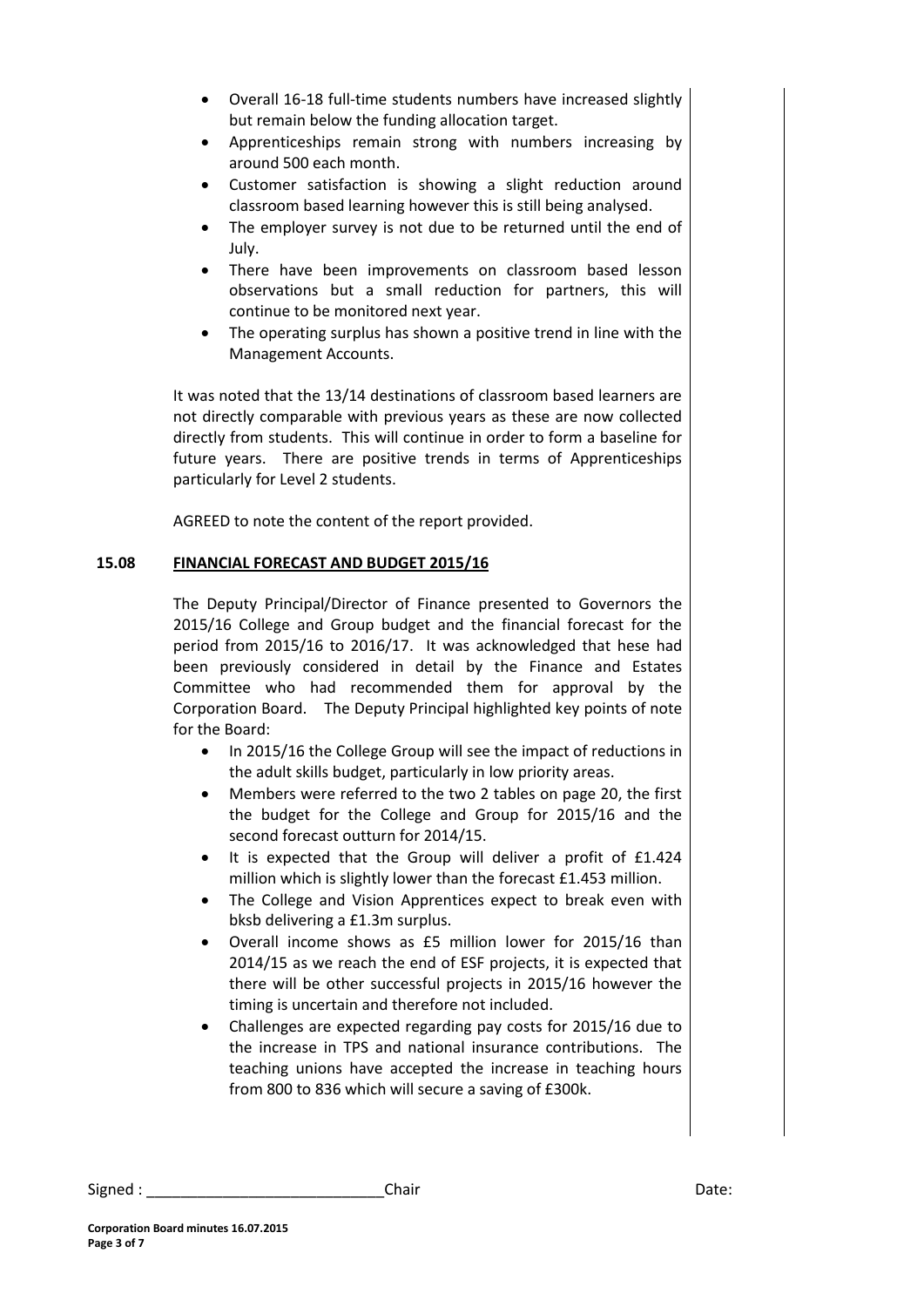The subsidiary model, which will control any future back-office staff recruitment would save a further 90k.

- Non pay costs of £26.813million are dominated by payments to partners. The college is looking to reduce this budget by half a million in 2015/16 due to a number of factors including the removal of the E-Pen, move from Ransom Hall to Chesterfield Road and not undertaking a mock inspection.
- The overall operating surplus position for the college will be 20k surplus and for the Group of 1.424 million.
- **Q** The Board queried what alternative measures were in place to monitor performance having taken out the mock inspections. The Deputy Principal Teaching and Learning confirmed that a number of areas to improve and other areas of best practice had been identified through the 14/15 process, these had been shared with the Schools of Learning who were working on action plans in order to implement recommendations. She confirmed that this is being monitored regularly by the Deputy Principal and Heads of School.
	- The balance sheet for the Group stabalised during 2014/15 providing confidence that the result of 2013/14 was a one-off event and that actions have been fully implemented to resolve this.
	- The debt finance to support the building investment has begun to reduce with a planned balance outstanding at the end of the 2016/17 financial year of £14.816million (from £17.0million) since the start of repayment in August 2014.
	- The Adult Skills budget will continue to be managed and operated as a single budget but will include significant changes to the mix of provision. An allocated reduction in 2015/16 will continue into the 2016/17 financial year for low priority provision (non-apprenticeship) and will provide further challenges in meeting the priority programmes of Government.

Challenges to note were: the expectation to deliver large volumes of high quality adult apprenticeships, control of underlying costs against planned 16-18 and adult learning and maximising opportunities on pay cost efficiencies.

The Principal reminded Governors of the recent Government announcement of £450million in year savings to be made within the Department for Business, Innovation and Science Whilst there has not been an indication yet of what those savings will be, changes to the Adult Skills Budget have already been issued. The Deputy Principal will write a paper for the Board once further announcements are made highlighting the implications for the College Group.

AGREED the 2015/16 Budget and Financial Forecast.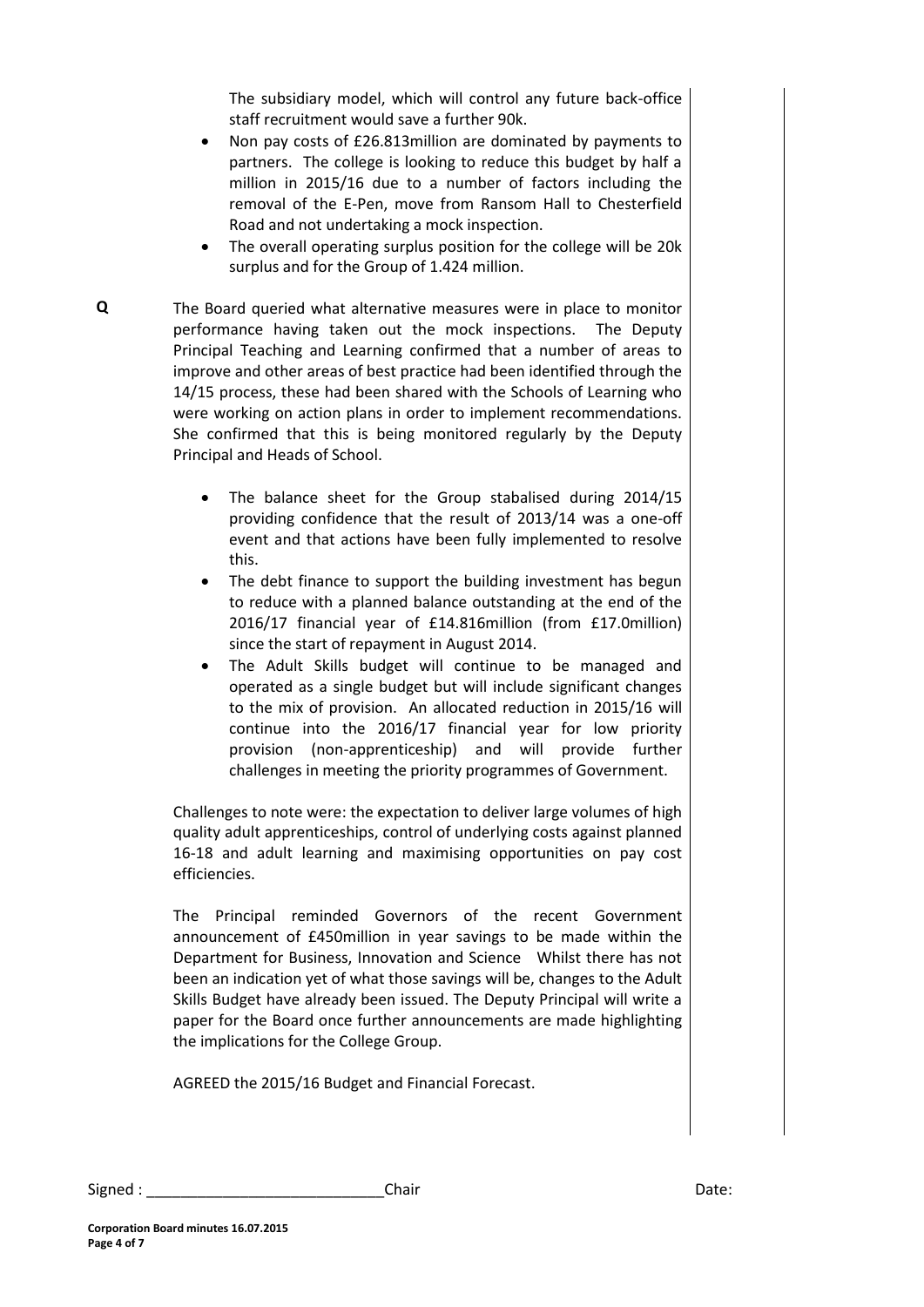# **15.09 GOVERNANCE ITEMS FOR APPROVAL**

A, Student Governor Appointment:

The Chair asked members to consider the appointment of the new Student Union President, Nick Golubs who was elected on 1<sup>st</sup> July 2015. Details of the Clerk's report was considered and his appointment was duly approved for a term of 1 year from July 2015.

AGREED to appoint Nick Golubs as a student governor from 16 July 2015 until 31 July 2016 (or until such time as he ceases to be the SU president, whichever is the earlier)

B, Board appointments:

Governors further confirmed the re-appointment of John Robinson who had completed his first term of office for a second term commencing July 2015.

AGREED to the re-appointment of John Robinson as an Independent Governor from 16 July 2015 to 16 July 2019.

C, Calendar of meetings 2015/16 – this was noted.

D, Work Plan 2015/16 – this was noted.

E, Chair and Vice-Chair appointments  $-$  it was agreed that the current appointments would continue until the September 2015 meeting.

F, Committee Membership 2015/16 – discussions to be deferred to the September Board meeting.

G, Committee Terms of Reference 2015/16 – discussions to be deferred to the September Board meeting.

H, Code of Good Governance for English Colleges - discussions to be deferred to the September Board meeting.

# **15.10 EURO CURRENCY**

Governors were advised that the college was recently been successful in bidding for European Funding through a project called ERASMUS. The contract is worth £330k euros and advice received by the college suggests that a 'Euro Currency' bank account linked to its Lloyds bank account should be set-up in order to receive the the funds. The project is an exchange programme for 20 staff and 120 students to be partnered with 5 different colleges in Europe providing funded travel and subsistence.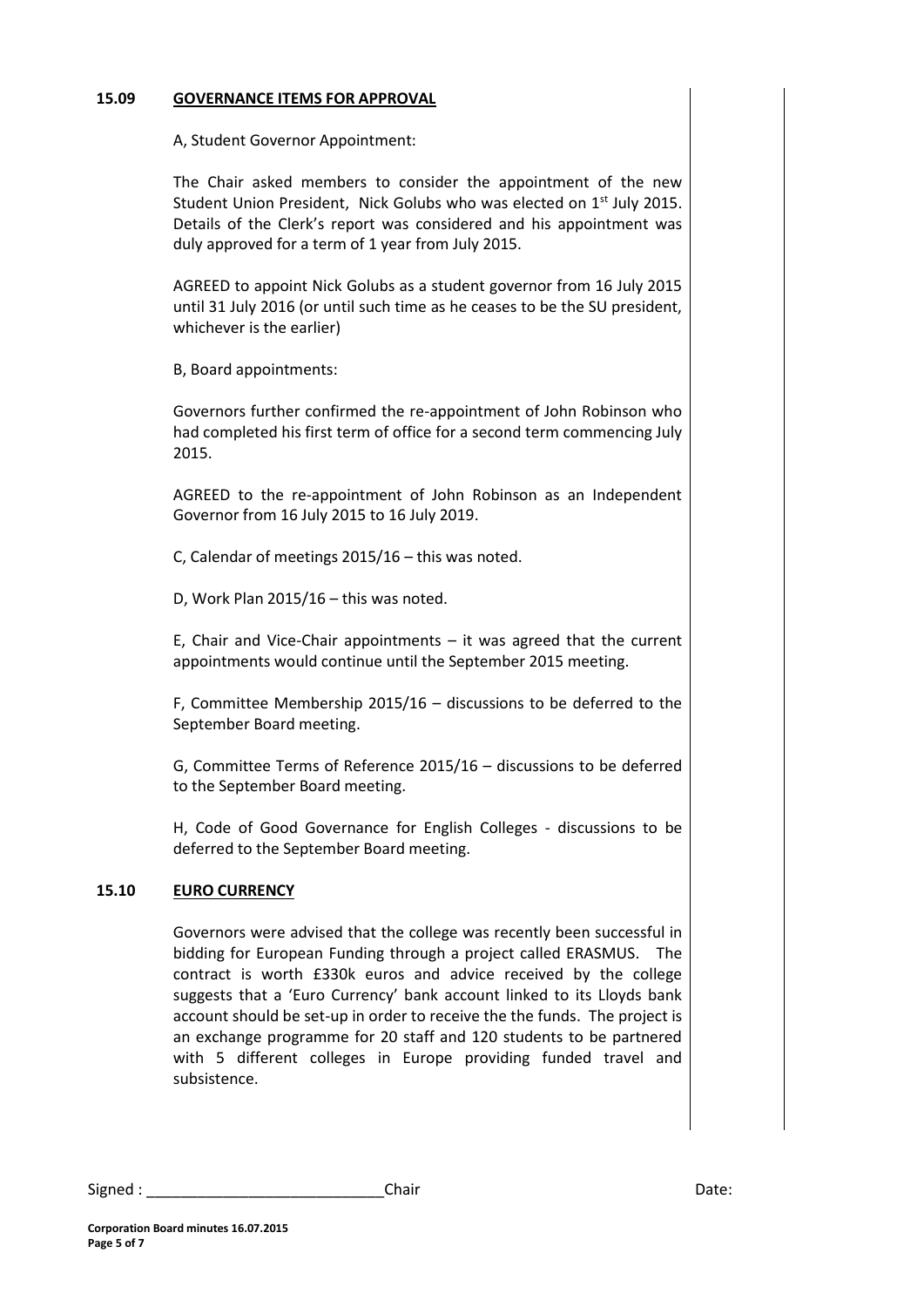**Q** David Overton queried the impact on teaching, The Director Human Resources and Director Strategy and Innovation confirmed that this would be reviewed and monitored to ensure minimum disruption to any classroom activities.

> AGREED to approve the establishment of a Euro Currency Bank Account for this purpose.

# **15.11 PARTNER AND BUSINESS DEVELOPMENT UPDATE REPORT**

The Director Employer Engagement presented members with a detailed paper outlining progress within the Business Development unit and the allocation of the college's proposed partners for 2015/16. This paper had been previously reviewed by the Finance and Estates Committee who recommended it for Board approval.

The Director highlighted for members the key points of note within the report. She reiterated that for the year to commence effectively, it was fundamental that contract allocations were in place by the start of the contract year on the  $1<sup>st</sup>$  August 2015. New start activity takes into account the partners' own delivery strategies, where they have prioritised the use of ALR or Traineeship funds to support jobs with Apprenticeship outcomes to drive Apprenticeship growth. Additionally, those partners who have employer engagement strategies which support progression to Level 3 advanced Apprenticeships have also been prioritised.

Due to increased austerity measures it is anticipated there will be increased scrutiny this year at a transactional level on SFA contract performance. To that end, it is planned that any underperformance at an individual partner level that falls outside of the SFA performance measures will result in funds being reduced and redeployed with partners who are over performing or used to attract new high performance partners in year. In addition, we will look to work seamlessly with College core delivery to utilise any potential underperformance rapidly to prevent SFA contract reduction.

The Director explained the system for how Partners are paid and the incentives for receiving timely data. Partners are encouraged to deliver timely success whereby they receive a 10% bonus if this is received within the 90 day period.

**Q** The Chair queried whether appropriate due dilligence had been done on the partners, the Director confirmed they had and that a number of risk frameworks and strategies were in place to monitor during the life of the contract.

> AGREED to: A, Note the update provided, and B, approve the contract allocation for partners in 2015-16.